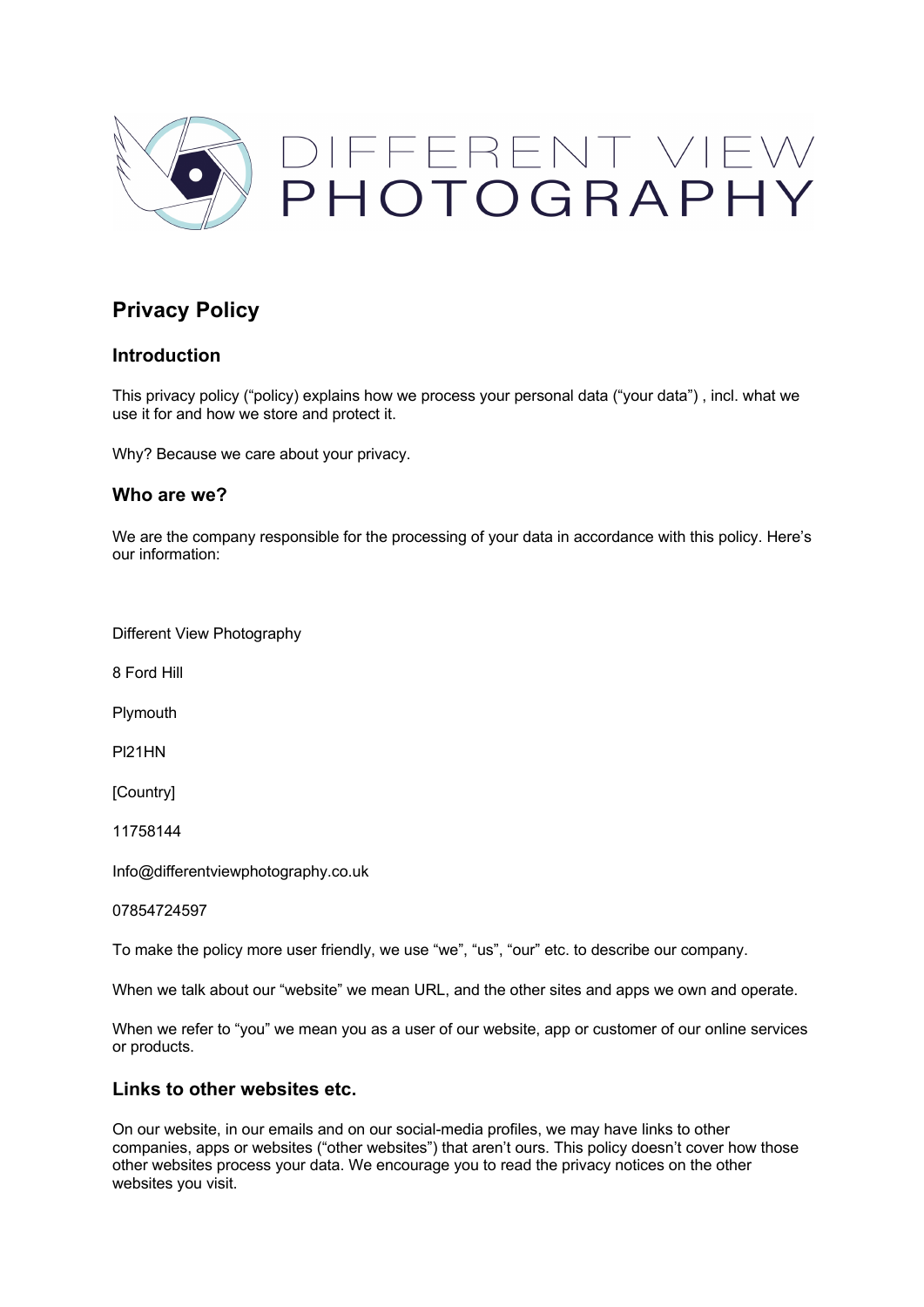## **Why, what and for long we process your data**

We process your data for these purposes:

#### **Purpose #1:**

To follow up leads, create quotes and produce invoices.

We process the following ordinary data about you:

Name Email Address Phone number

We do not process sensitive data.

We process your data on the following legal bases:

UK GDPR and the DPA 2018

#### **Additional information**

If you would like more information about our legal basis for processing your data, feel free to contact us. Some of the grounds for processing your data overlap, so there may be several reasons which justify us processing your data.

We do not sell or rent your data to marketers or third parties.

We may use your data in other ways than described here but we'll inform you about these purposes when we collect your data.

Please note that special circumstances or legal requirements may mean that such periods may be shorter or longer, depending on the purpose of complying with legal requirements for the erasure or keeping of information.

### **Keeping your data safe**

We use reasonable organisational, technical and administrative measures to protect your data within our company.

The Internet is not a 100% secure environment and that means we cannot guarantee the security of the data you transmit to us. Emails sent via the Internet might not be encrypted, so we advise you not to include any confidential or sensitive information in your emails to us.

To learn more about our current practices and policies regarding security,

### **Third parties and processors**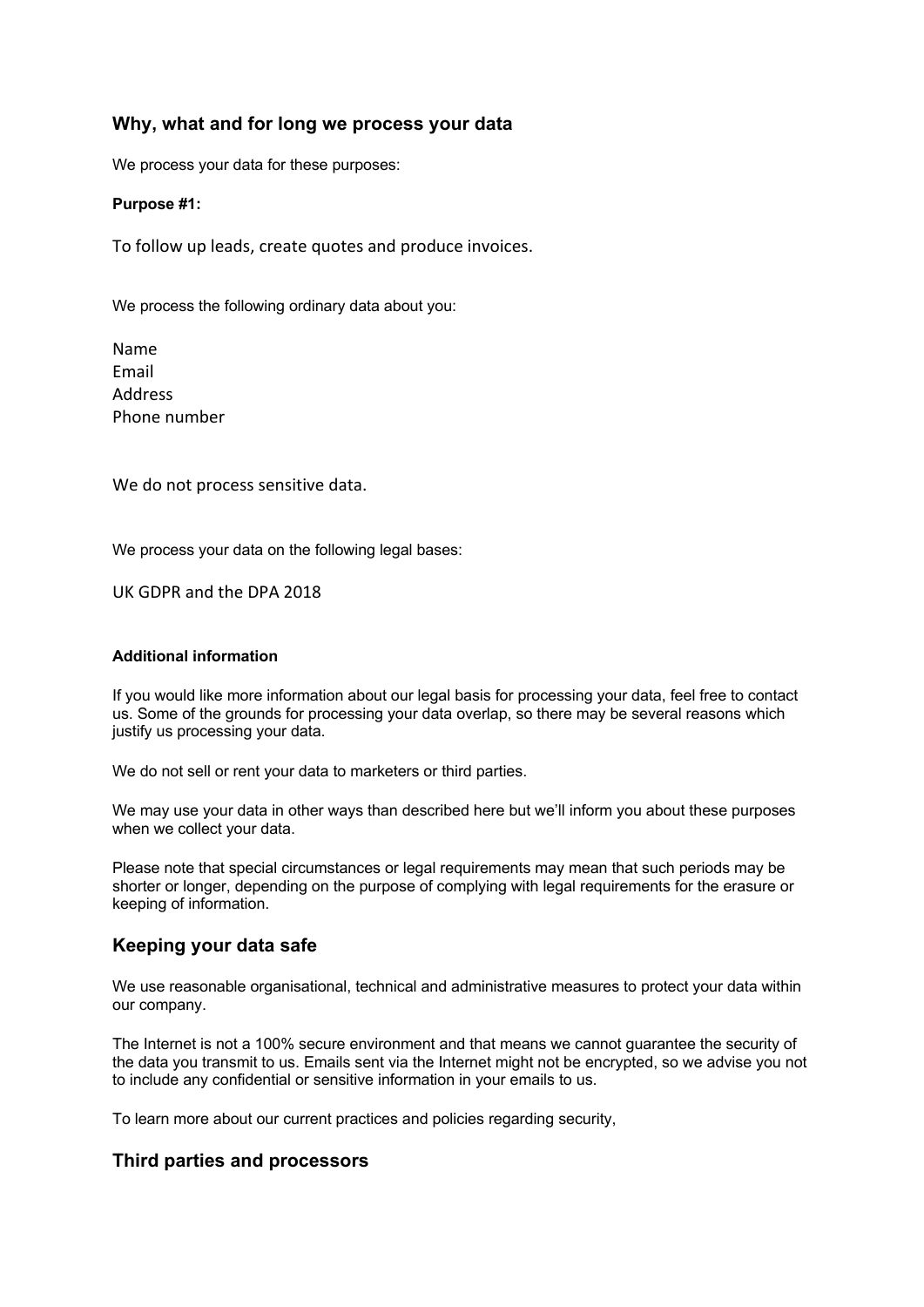We do not use companies (processors) to help us deliver our services to you.

# **Transfer to countries outside the EU/EEA**

We will not transfer your data to countries outside the EU/EEA:

# **Your rights**

You have the following rights:

- 1. Your right of access and rectification You have the right to ask us for copies of your personal data or ask us to rectify information you think is inaccurate. There are some exemptions, which means you may not always receive all the information we process but as a main rule you can always contact us and ask for your information.
- 2. Your right to erasure You can ask us to erase your information in certain circumstances.
- 3. You also have the right to have the processing of your data restricted.
- 4. Your right to withdraw your consent: If processing of your data is based on your consent, you have the right to withdraw your consent at any time. Your withdrawal will not affect the lawfulness of the processing carried out before you withdrew your consent. You may withdraw your consent by emailing us directly.
- 5. Your right to restriction of processing and object to processing You have the right to ask us to restrict the processing of your information and a similar right to object to processing.
- 6. Your right to data portability: You have the right to receive your data in a structured, commonly used and machine-readable format (data portability).
- 7. Where your data is processed for direct marketing purposes, you have the right to object at any time to the processing of personal data about you for such marketing.

The law gives us one month to respond to you, but we will try to respond sooner.

There may be conditions or limitations on these rights. It is therefore not certain e.g. you have the right of data portability in a specific case - this depends on the specific circumstances of the processing activity. You are always welcome to contact us and ask. The same goes for some of the other rights.

#### **Complaints**

You can always lodge a complaint with a data protection authority, for example **ICO.**

#### **Assistance and additional information**

You can take steps to exercise your rights by using the contact details above.

If you have questions about the policy, feel free to contact us by using the contact details in this policy.

## **Children and Our Services**

Our services and website are not directed to children, and you may not use our services if you're under the age of 18. You must also be old enough to consent to the processing of your information in your country.